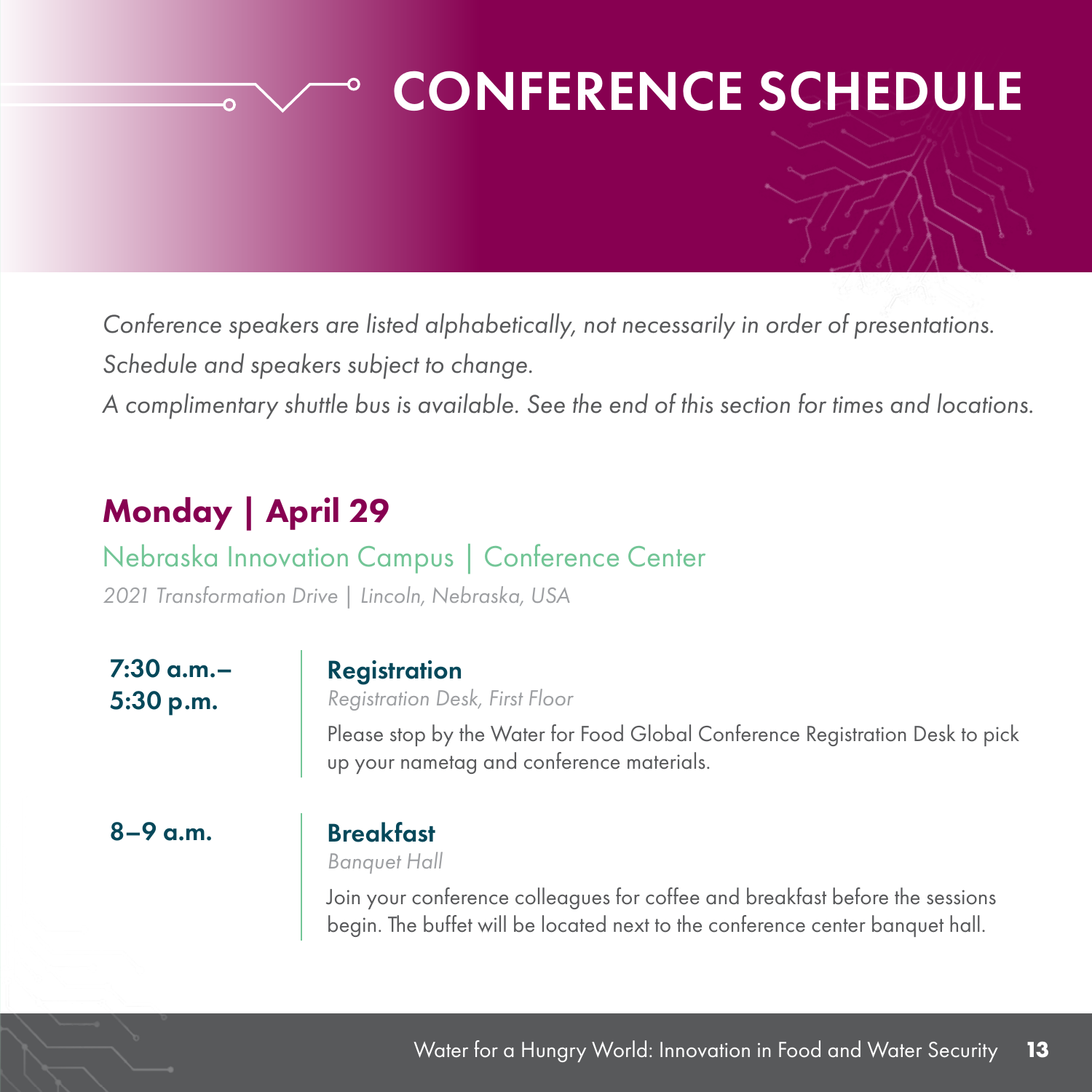### 9–9:30 a.m. Welcome and Opening Remarks

*Auditorium*

#### *Welcome*

• Mike Boehm, Vice President and Vice Chancellor of Agriculture and Natural Resources, University of Nebraska

#### *Opening Remarks*

• Peter G. McCornick, Executive Director, Daugherty Water for Food Global Institute at the University of Nebraska

#### *Remarks*

• Congressman Jeff Fortenberry, R-NE District 1

### 9:30– 10:30 a.m.

## Plenary Session I

*Auditorium*

*"How the Irrigation Industry is Driving the Future through Efficient Technologies"*

*•* Deborah Hamlin, CEO, Irrigation Association

*"Sustainable Solutions for Water & Food Security – Business Perspectives"*

*•* Mark Edge, Director of Collaborations for Developing Countries, Bayer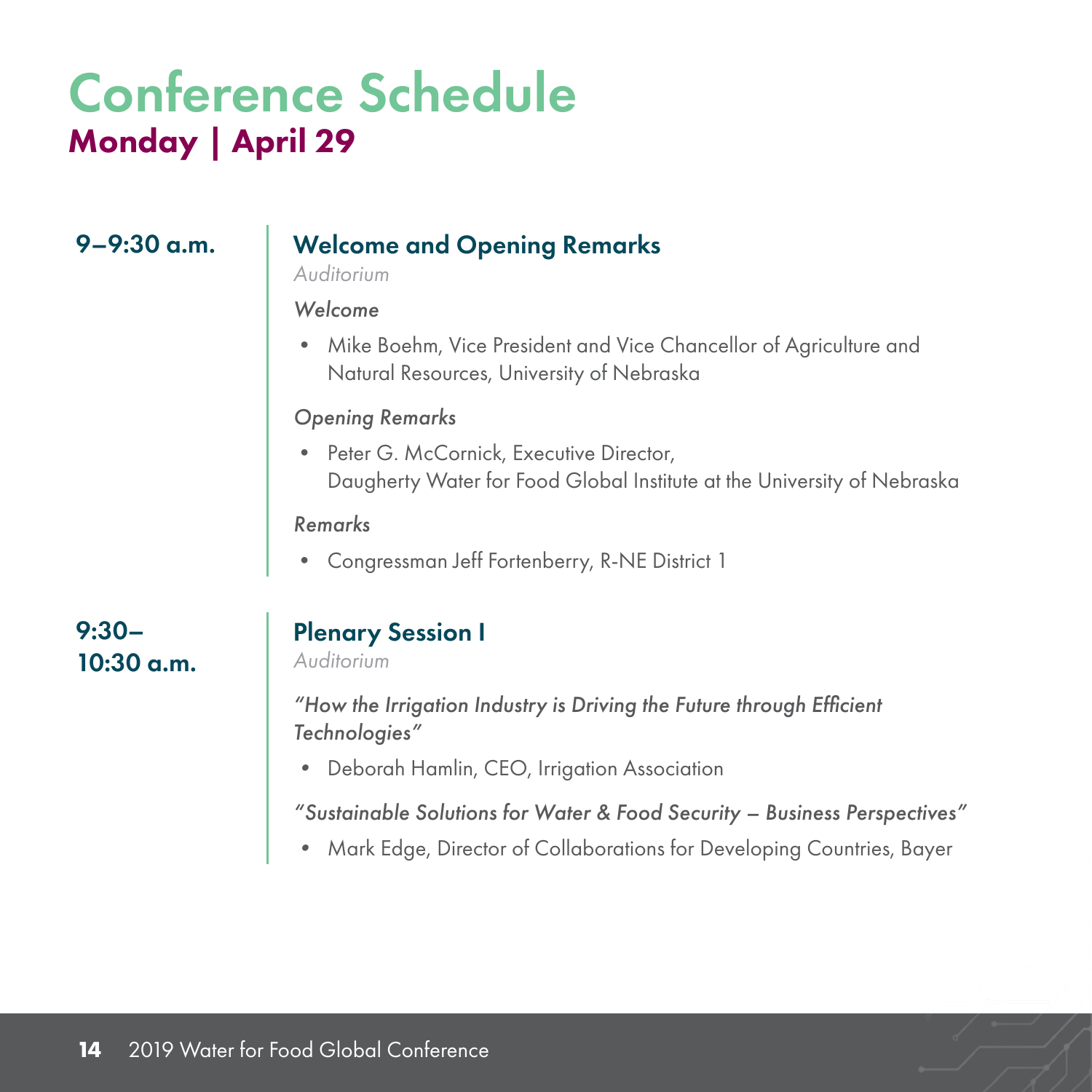## 10:30–11 a.m. Break with Poster Viewing; Exhibit Booths

*Near Registration desk, First Floor*

 $11$  a.m. $-$ 12:30 p.m.

#### CONCURRENT SESSIONS

### Value of Water

*Rooms A1-3*

Water transfers are increasingly used to address water scarcity. While transfers are not a new concept, they have been elevated in the policy debate as a drought risk management tool and as a cost-effective way to achieve environmental flow goals. This session will highlight the use of water markets as instruments for water management, applications of water markets to achieve environmental goals, and the role of informal water markets in agricultural and urban settings around the globe. Speakers will discuss opportunities and challenges for water transfers arising from current policy debates, as well as the theories of change underlying the use of water transfers to achieve and scale environmental goals.

*Speakers/Panelists:*

- Dustin Garrick, Associate Professor and Co-Director of the Smith School of Enterprise and the Environment at the University of Oxford
- Tom Iseman, Director of Water Scarcity and Markets Strategy, The Nature Conservancy, Global Program
- Richael Young, Co-Founder and CEO, Mammoth Trading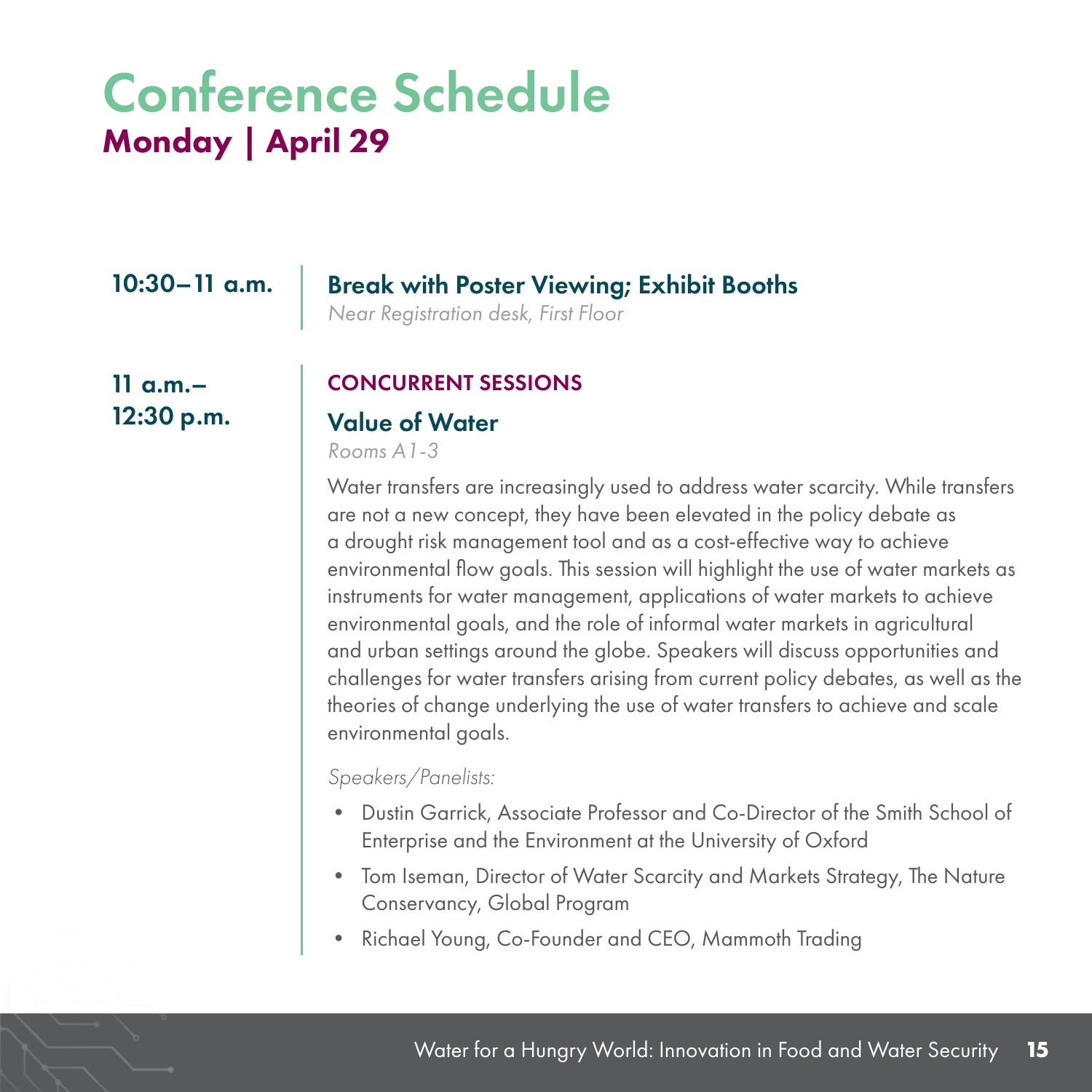11 a.m.– 12:30 p.m.

#### CONCURRENT SESSIONS (continued)

Supporting Profitable & Sustainable, Farmer-led Agriculture *Auditorium*

Most of the world's more than 570 million farms are small and family-run. Smallholder farms, less than 2 ha, operate about 12% of the world's agricultural land and most of those rely on rain for soil moisture. How can global partners work together to advance farmer-led irrigation systems, including solarpowered irrigation? What is needed to support enabling environments? What's working and what's not? This session will focus on ways to advance farmer-led irrigation solutions through case studies and discussion.

*Moderator:* Montaha Hassan, Associate Operations Officer, International Finance Corporation, World Bank Group

*Speakers/Panelists:*

- Jennie Barron, Professor of Water Management in Agricultural Landscapes, Swedish University of Agricultural Sciences
- Rob Bertram, Chief Scientist, Bureau for Food Security, USAID
- Ariana Constant, Director of Programs, Clinton Development Initiative, Clinton Foundation
- Selamawit Damtew, World Bank, Africa Fellow
- Regassa Ensermu Namara, Senior Water Economist, World Bank Water Global Practice
- Petra Schmitter, Research Group Leader, Agricultural Water Management, International Water Management Institute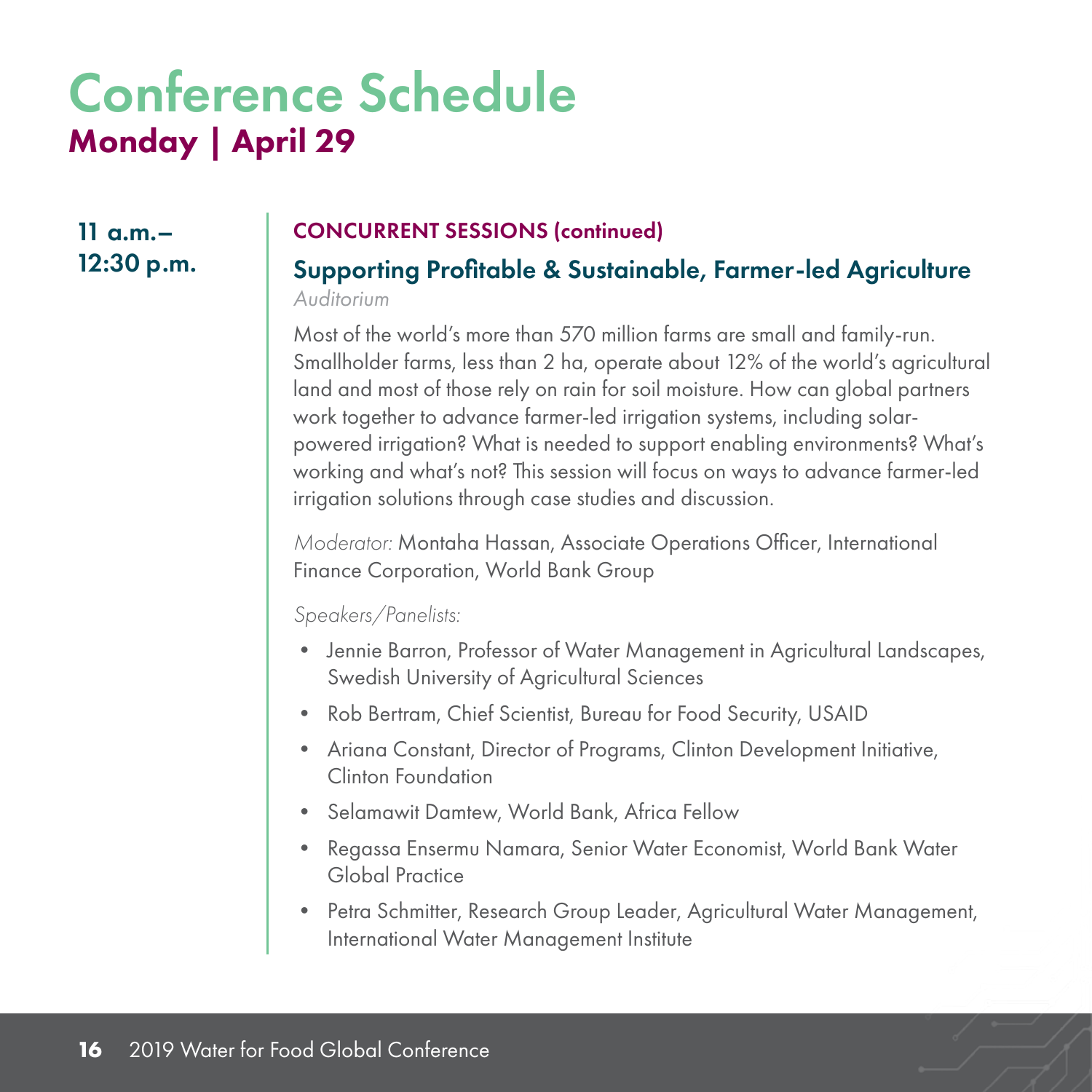$11$  a.m. $-$ 12:30 p.m.

### CONCURRENT SESSIONS (continued)

### Innovations in Irrigation

*Roosm B1-3*

Research and technology advancements in irrigation will be presented and discussed. The session will include work by the Irrigation Innovation Consortium (IIC), a joint initiative between private, public, and university organizations, addressing growing water scarcity in the western U.S. and worldwide. This partnership capitalizes on existing strengths to develop powerful synergies between universities, USDA-ARS, the Irrigation Association, the Irrigation Foundation, the Foundation for Food and Agricultural Research (FFAR), and numerous irrigation equipment manufacturers. The session will include short technical presentations by university partners followed by a panel discussion with representatives from industry partners.

*Moderator:* Sally Rockey, Executive Director, FFAR

#### *Presenters:*

- Jay Ham, Colorado State **University**
- Cathie Lavis, Kansas State **University**
- Christopher Neale, Daugherty Water for Food Global Institute, University of Nebraska
- David Zoldoske, Fresno State University

#### *Panelists:*

- George Burba, Science & Strategy Fellow, LI-COR Biosciences
- Deborah Hamlin, CEO, Irrigation Association
- John Kastl, Sr. Director of Innovation and Intellectual Property, Valley Irrigation
- Val Kovalskky, Lead Remote Sensing Scientist, Geospatial Team of The Climate Corporation
- Albert Maurin, Sales & Tactical Marketing Manager, FieldNET & FieldNET Advisor, Lindsay Corporation
- Aric Olson, President, Jain Irrigation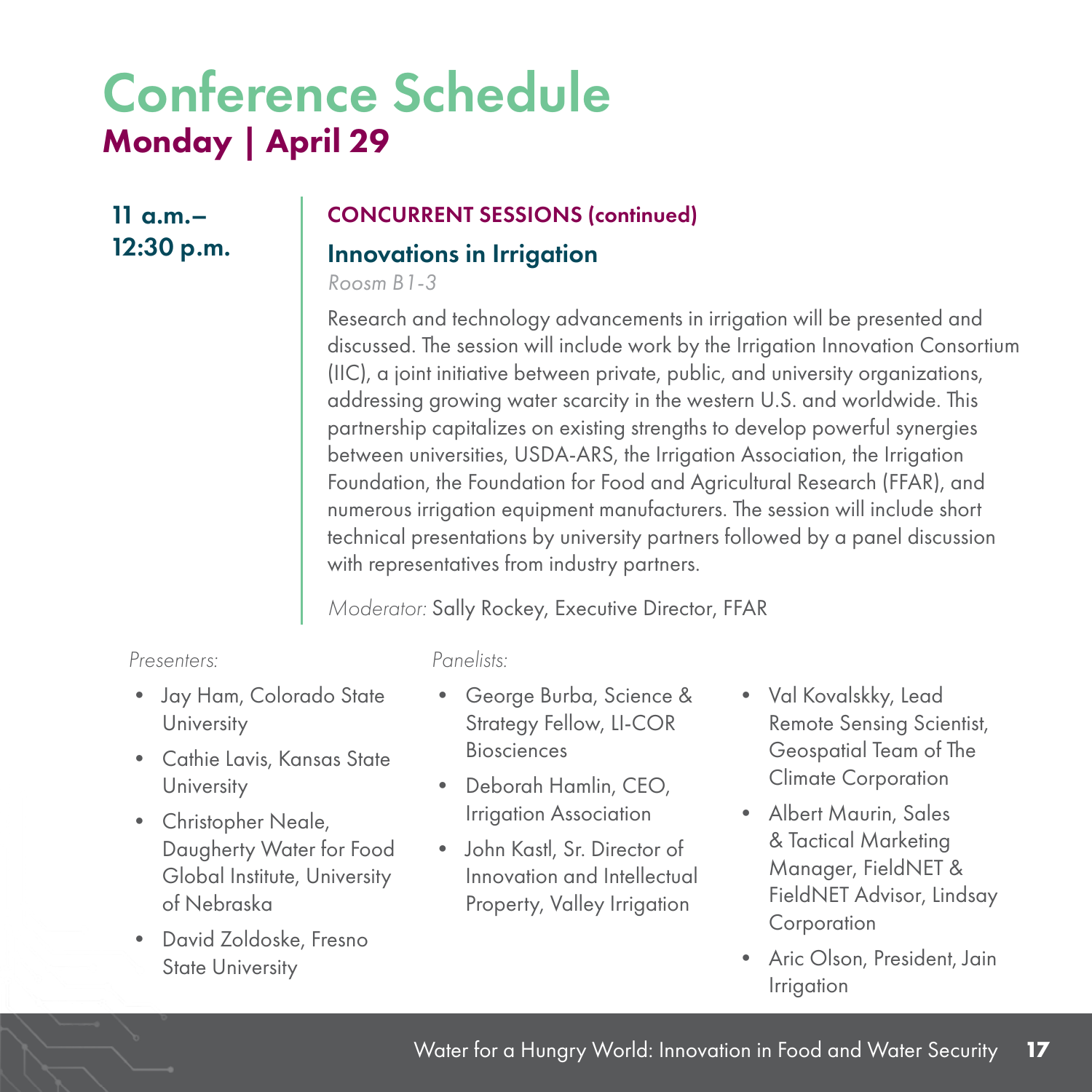12:30– 1:45 p.m.

### Lunch and Keynote

*Banquet Hall*

Lunch will be served in the conference center banquet hall, along with a short presentation at 12:45 p.m.

*"It's Irrigation, Jim, But Not as We Know It" Insights From a Synthesis Report, DFID-ESRC Growth Research Programme*

• Bruce Lankford, Professor of Water and Irrigation Policy, University of East Anglia, United Kingdom

### 1:30–1:45 p.m. | Food-Water-Energy Nexus Student Infographics

*The Link, Second Floor*

Please stop by to visit with the students showcasing their project posters related to food, water, and energy at the entrance to the hall. Students will only be available for discussion at this time, but posters will remain up for the duration of the conference.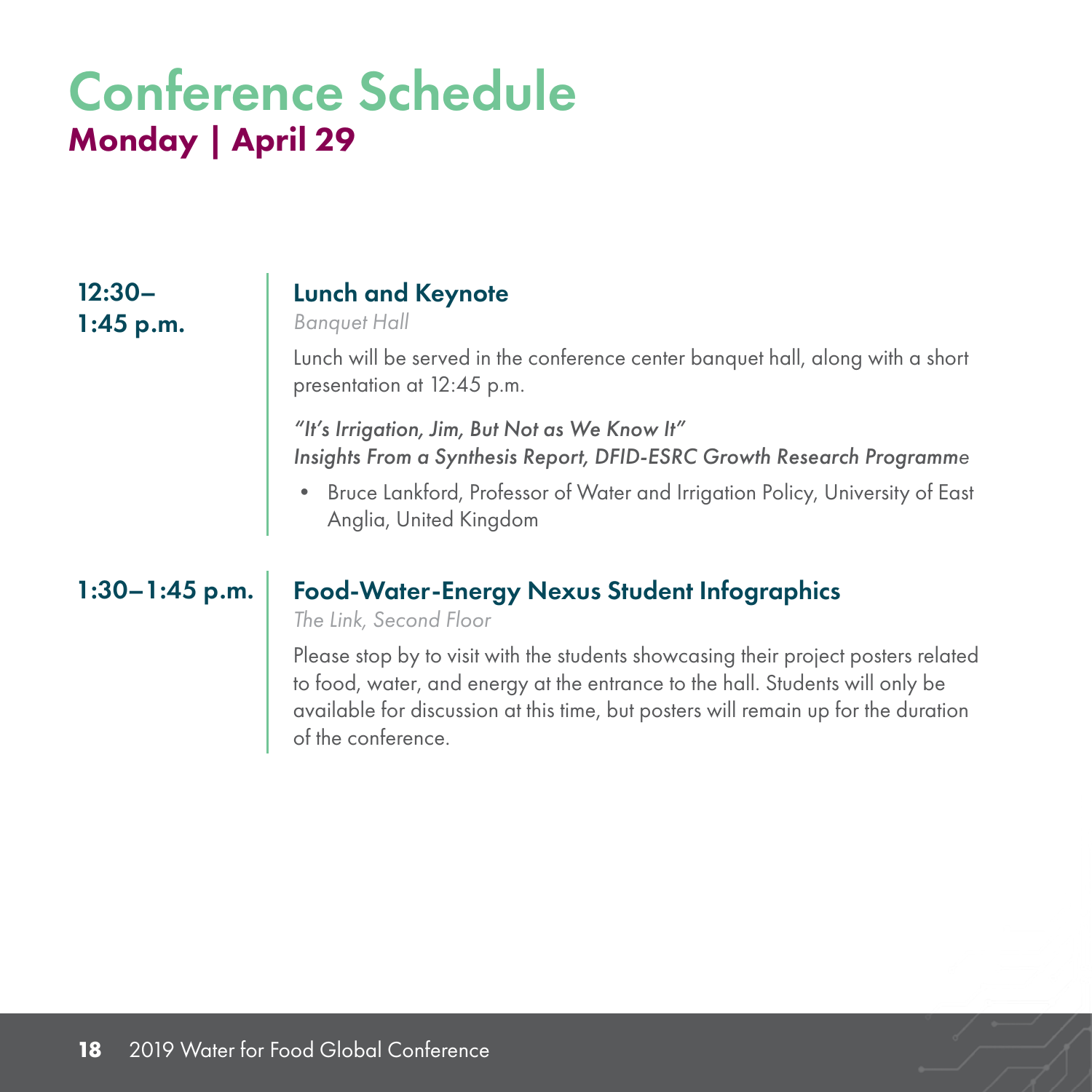### 1:45–2:45 p.m. | Plenary Session II

#### *Auditorium*

*"Innovations and Technology in the Future of Ag and Water Security"*

• Sally Rockey, Executive Director, Foundation for Food and Agriculture Research

*"Farm Diversification, Educational Training and Small Scale Irrigation Efforts to Improve Productivity in Emerging African Countries"*

• Canisius Kanangire, Executive Secretary, African Ministers' Council on **Water**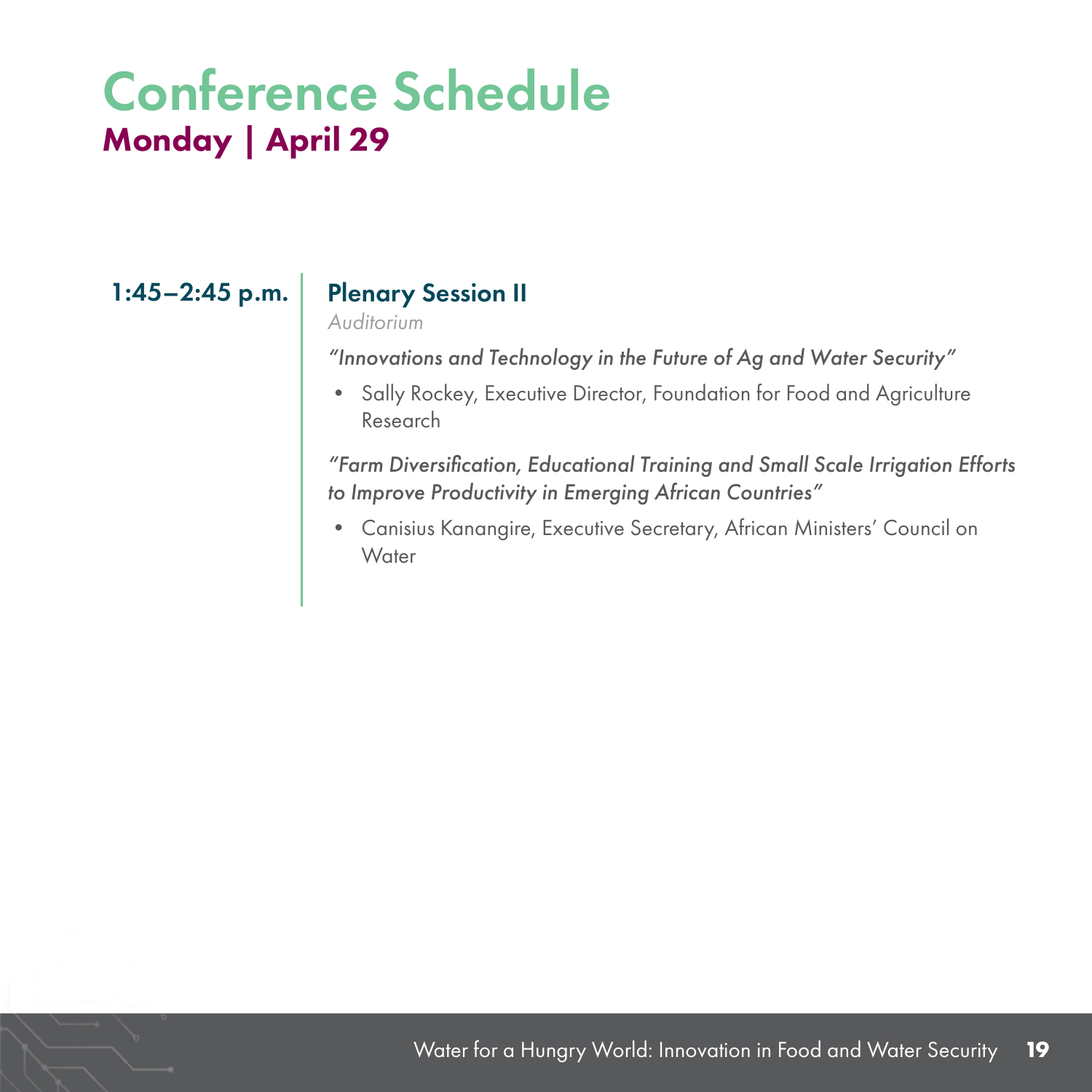#### 3–4:30 p.m. CONCURRENT SESSIONS

### Water: A War Game Scenario

*Rooms A1-3*

In this session, attendees will examine the value of water through a roleplaying activity. Attendees will behave as various actors (e.g. countries, aid organizations, tribal groups, etc.) in a war game scenario to simulate a conflict over water and food security. Throughout the game, water and food are used as currency in exchanges between the actors. The simulation and discussion that follows will highlight the differing values placed on water by each actor and how this relates to real-world water resources management, conflicts over water, and water transfers. The session will be facilitated by staff from the National Strategic Research Institute and the Robert B. Daugherty Water for Food Global Institute.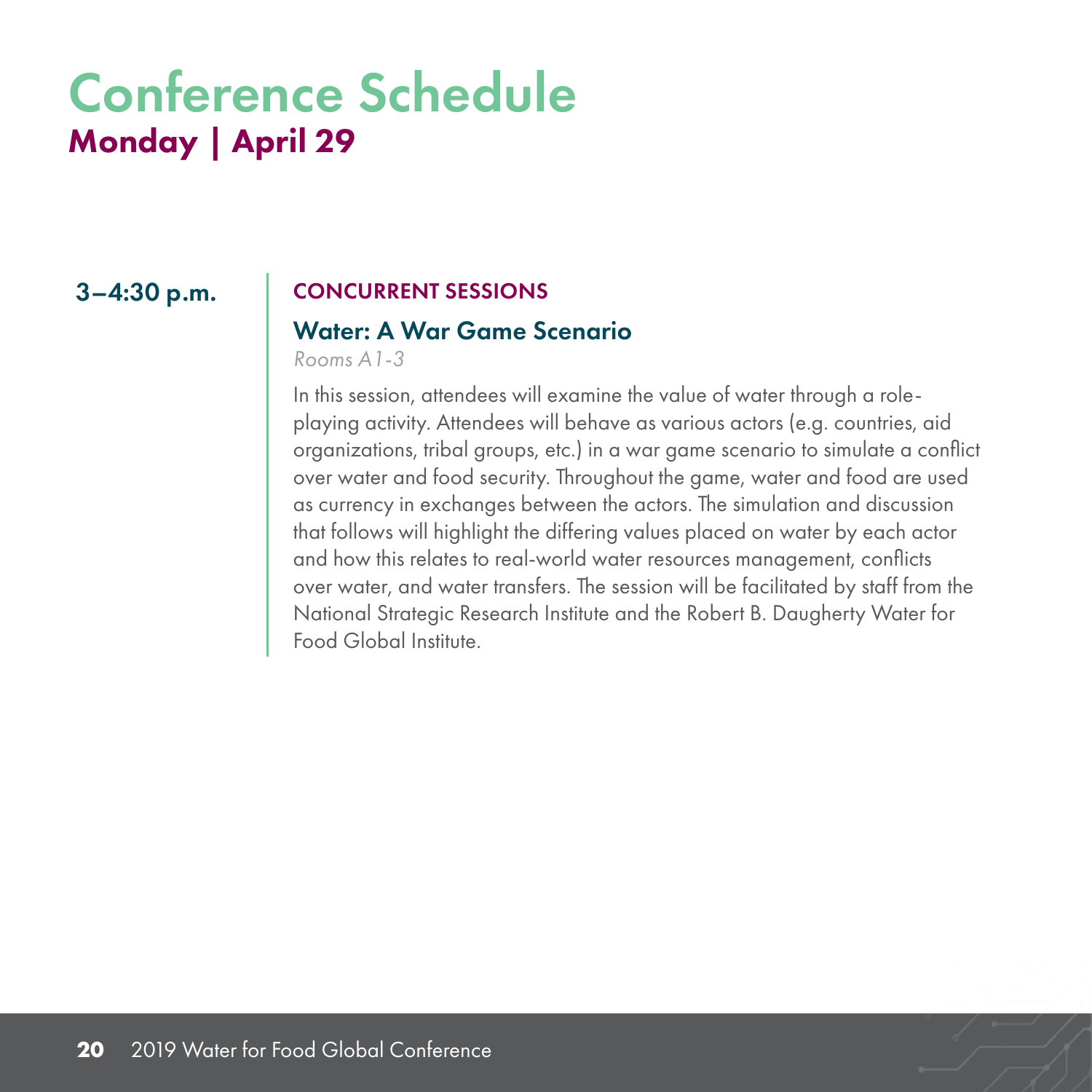### 3–4:30 p.m. CONCURRENT SESSIONS (continued)

## Close-range and Remote Sensing Technologies and their Role in Mitigating Drought Stress

*Rooms B1-3*

Innovative, non-invasive proximal and remote sensing approaches for addressing food security under changing climate and dwindling water resources. The session will highlight the critical role that recent and emerging technologies play in increasing our ability to accurately investigate and forecast plant traits important for growth, yield stability/increase, resistance to stresses, and ecosystem resilience in our efforts to mitigate and adapt to unpredictable future growing conditions.

*Moderator:* Archie Clutter, Dean, Agricultural Research Division, University of Nebraska–Lincoln

#### *Speakers:*

- Tala Awada, Associate Dean, School of Natural Resources; Physiological Plant Ecologist; University of Nebraska–Lincoln
- Sruti Das Choudhury, Image Analysis Specialist, School of Natural Resources, University of Nebraska–Lincoln
- John Gamon, Quantitative Remote Sensing Scientist, University of Nebraska– Lincoln
- Yufeng Ge, Assistant Professor, Biological Systems Engineering, University of Nebraska–Lincoln
- Ayse Kilic, Professor and Remote Sensing Expert, School of Natural Resources, University of Nebraska– Lincoln
- Harkamal Walia, Associate Professor, Department of Agronomy and Horticulture, University of Nebraska– Lincoln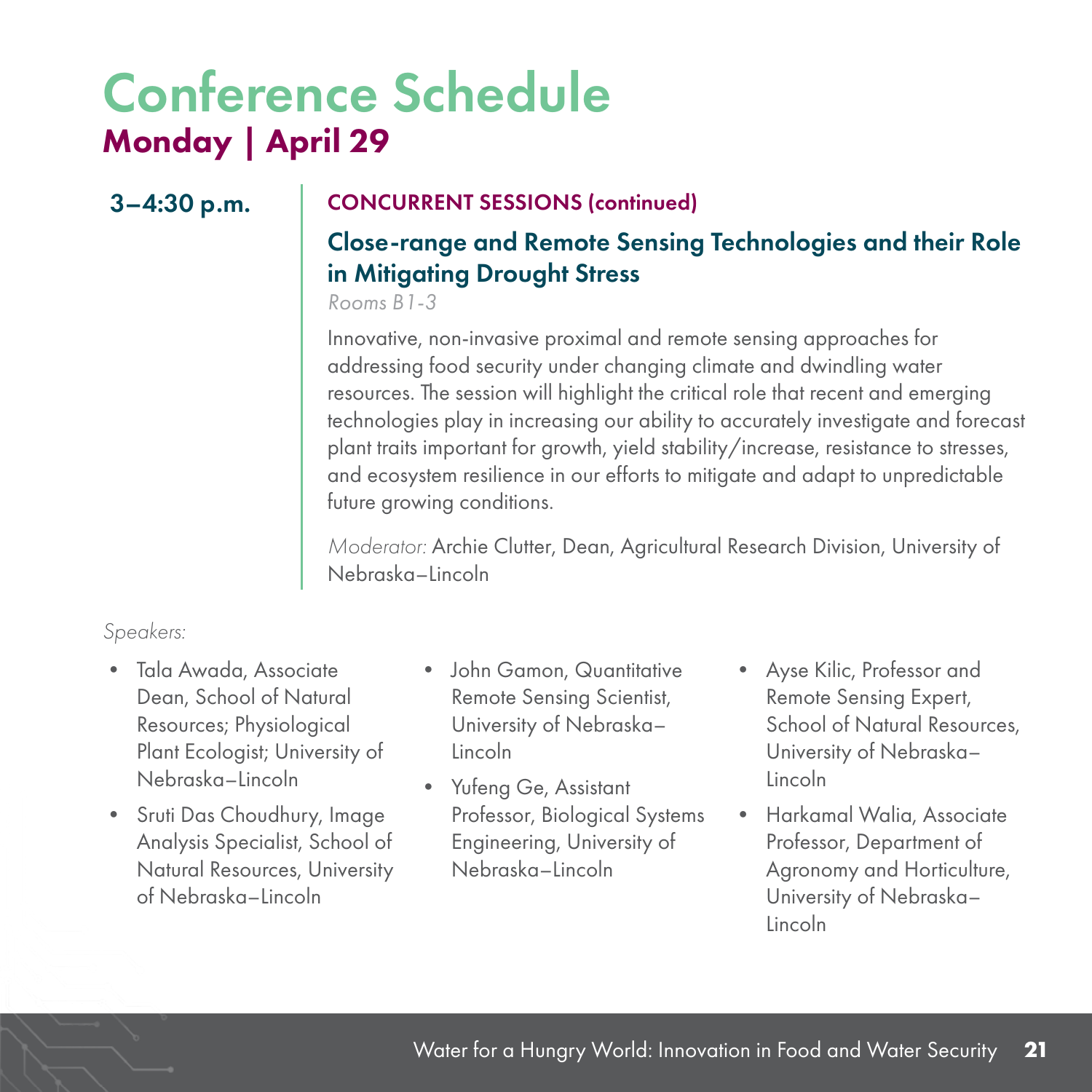#### 3–4:30 p.m. CONCURRENT SESSIONS (continued)

### Water Quality, Nutrition and Climate Change

*Auditorium*

Achieving water and food security involves more than irrigation and higher yields. Climate change, especially drought, water quality, changing diets and nutrition, are vitally important components of the puzzle. This session will examine the roles and intersections of these elements in developing solutions for improved water and food security.

*Moderator:* Claudia Ringler, Deputy Director of Environment and Production Technology Division, International Food Policy Research Institute

#### *Speakers: Panelists:*

- Jesse Bell, Claire M. Hubbard Professor of Health and Environment, University of Nebraska Medical Center
- Martha Mamo, Department Head, John E. Weaver Professor of Agronomy and Horticulture, University of Nebraska–Lincoln
- Martha Rhoades, Research Manager, Xenobiotics Laboratory, University of Nebraska–Lincoln
- Claudia Ringler, Deputy Director of Environment and Production Technology Division, International Food Policy Research Institute

- Graham Christensen President, GC Resolve, LLC
- Mik Schulte, Operations Analyst, Water in Agriculture Global Water Solutions, World Bank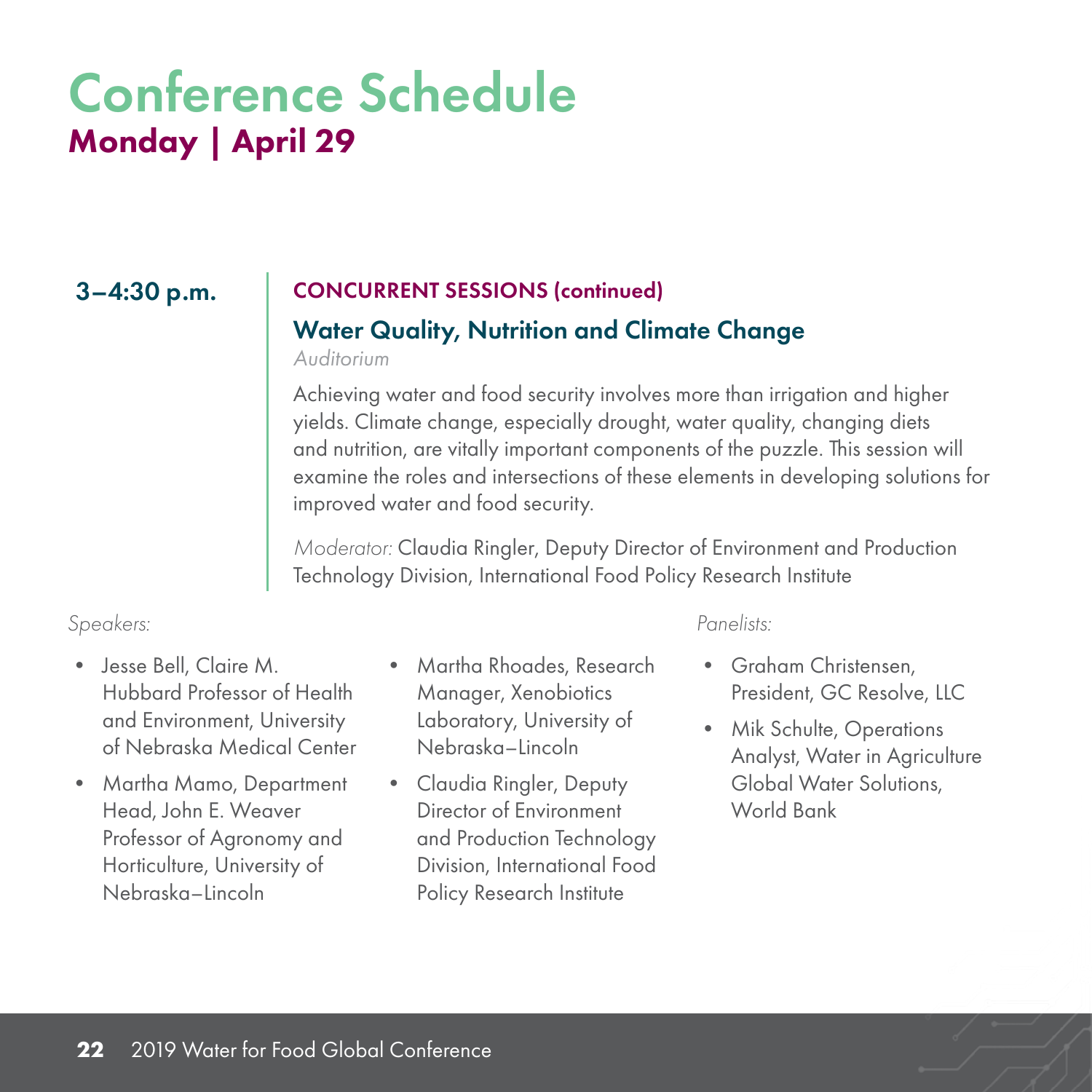### 3–4:30 p.m. CONCURRENT SESSIONS (continued)

### Water Reuse, an Untapped Resource for Food Production

#### *Room D*

The United Nations Sustainable Development Goals for 2030 target reduction of untreated wastewater and increase safe reuse globally. Water reuse is the best way to secure new water supplies for food production. Research has shown that water reuse can be implemented safely and be cost-effective. However, several concerns related to risks to public health and community perceptions impose constraints to move forward. Stakeholders from the academia and private sector will discuss how to face these challenges, understanding the opportunities offered by new technologies, ongoing research, and evolving regulations. This session promises to assess water reuse alternatives from concept to application.

*Moderator:* Yulie Meneses, Research Assistant Professor, Food Science and Technology Department, University of Nebraska–Lincoln; Water for Food Processing Specialist, Daugherty Water for Food Global Institute

#### *Speakers:*

- Wei Liao, Director of the Anaerobic Digestion Research Education Center (ADREC), Michigan State University
- Bahman Sheikh, Independent Water Reuse **Consultant**
- Kurt Schwabe, Professor of Environmental Economics and Policy. University of California Riverside
- Kristan VandenHeuvel, Research Manager, Water Research Foundation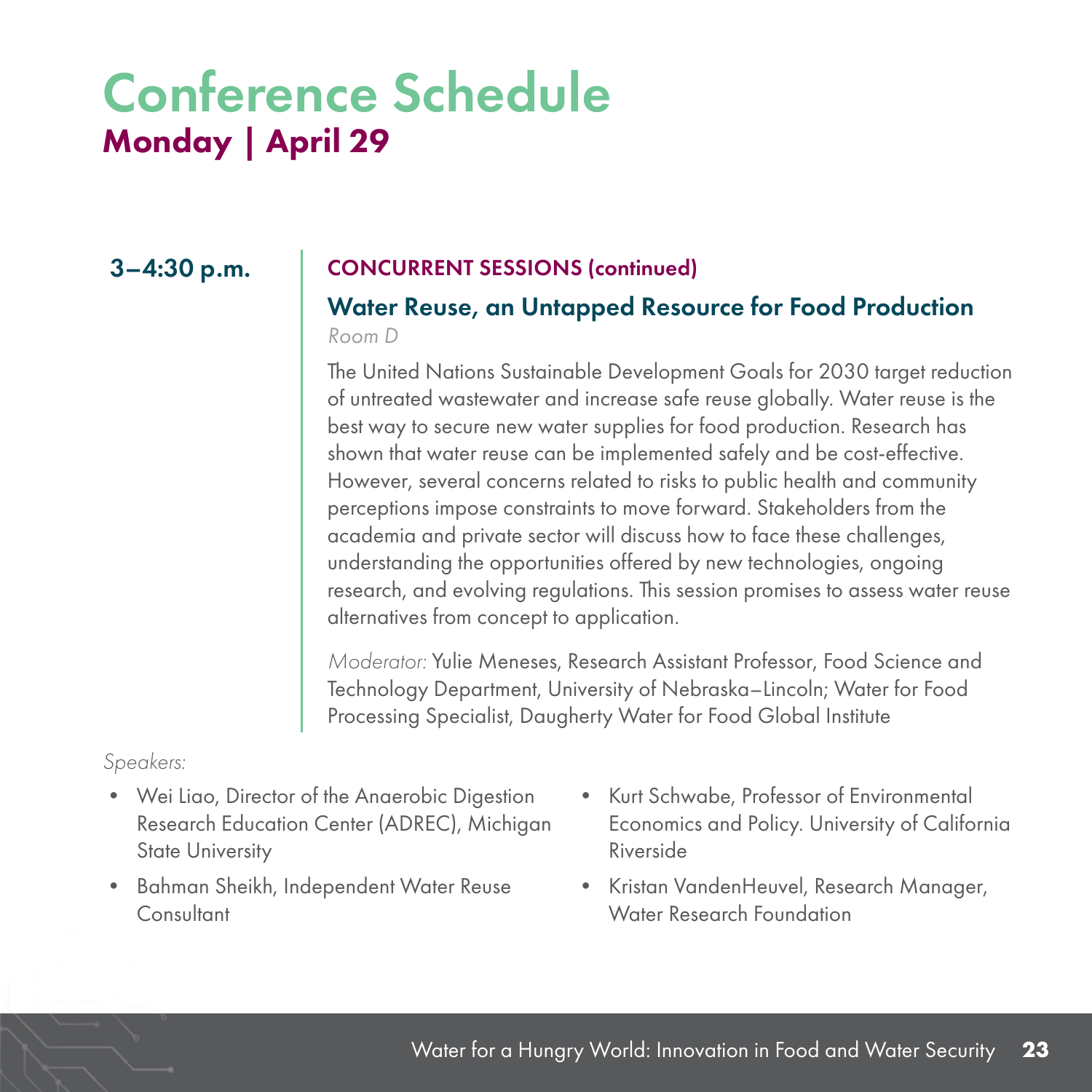#### 4:30–5:30 p.m. Entreprenuership Marketplace

*Banquet Hall*

The High Plains of the U.S. is home to intensive irrigated agriculture, producing some of the world's highest crop yields. Thanks to millions of hectares of cropland and abundant water resources, this region can serve as the perfect incubator for agricultural innovation and a testing ground for new technologies. This world café session will feature agricultural startups headquartered or working in the High Plains of the U.S. Featured companies range from irrigation system providers to entrepreneurs seeking to improve rural data transmission. Learn about new agricultural technologies while discussing the current and future state of agricultural innovation in the High Plains.

*Participants:*

- John Gates, Chief Science Officer, CropMetrics
- Ramsay Huntley, Vice President and Clean Technology and Innovation Philanthropy Program Officer, Wells Fargo
- Neil Johnson, President and CEO, SmallData Tech
- Oren Kind, Chief Commercial Officer and U.S. General Manager, Phytech
- Vishal Singh, CEO and Founder, QuantifiedAg
- Monty Teeter, CEO, Dragon-Line
- Steve Tippery, President and CEO, RealmFive Agriculture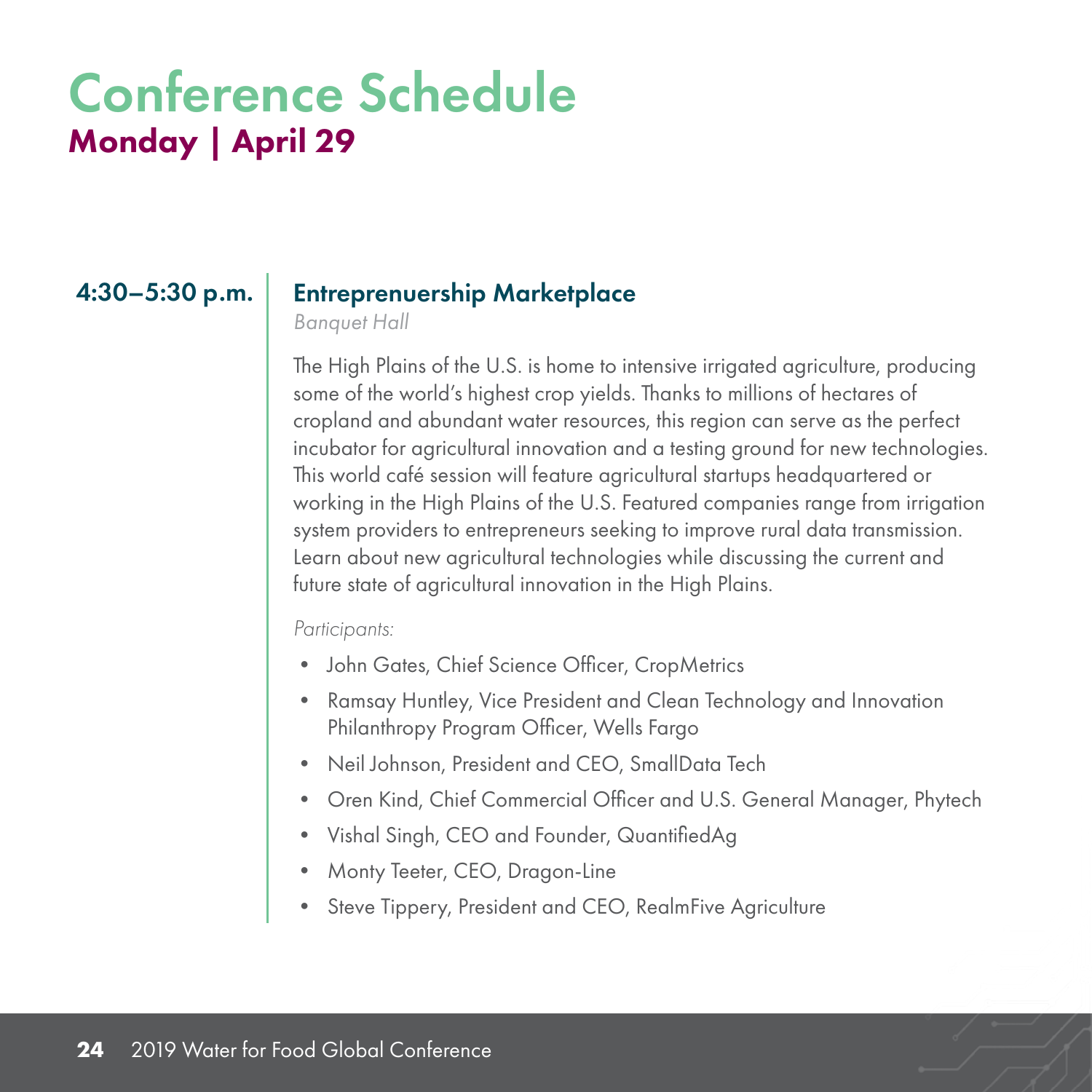### 6:30–8:30 p.m. | Reception at University of Nebraska State Museum

*Morrill Hall, 645 North 14th Street (UNL's City Campus)*

Relax and enjoy drinks, appetizers and conversation while perusing Nebraska's largest natural history museum. Exhibits include the world's premier collection of fossil elephants, interactive paleontology exhibits, American Indian exhibits, walk-in wildlife dioramas, hands-on discovery room, planetarium, and much more.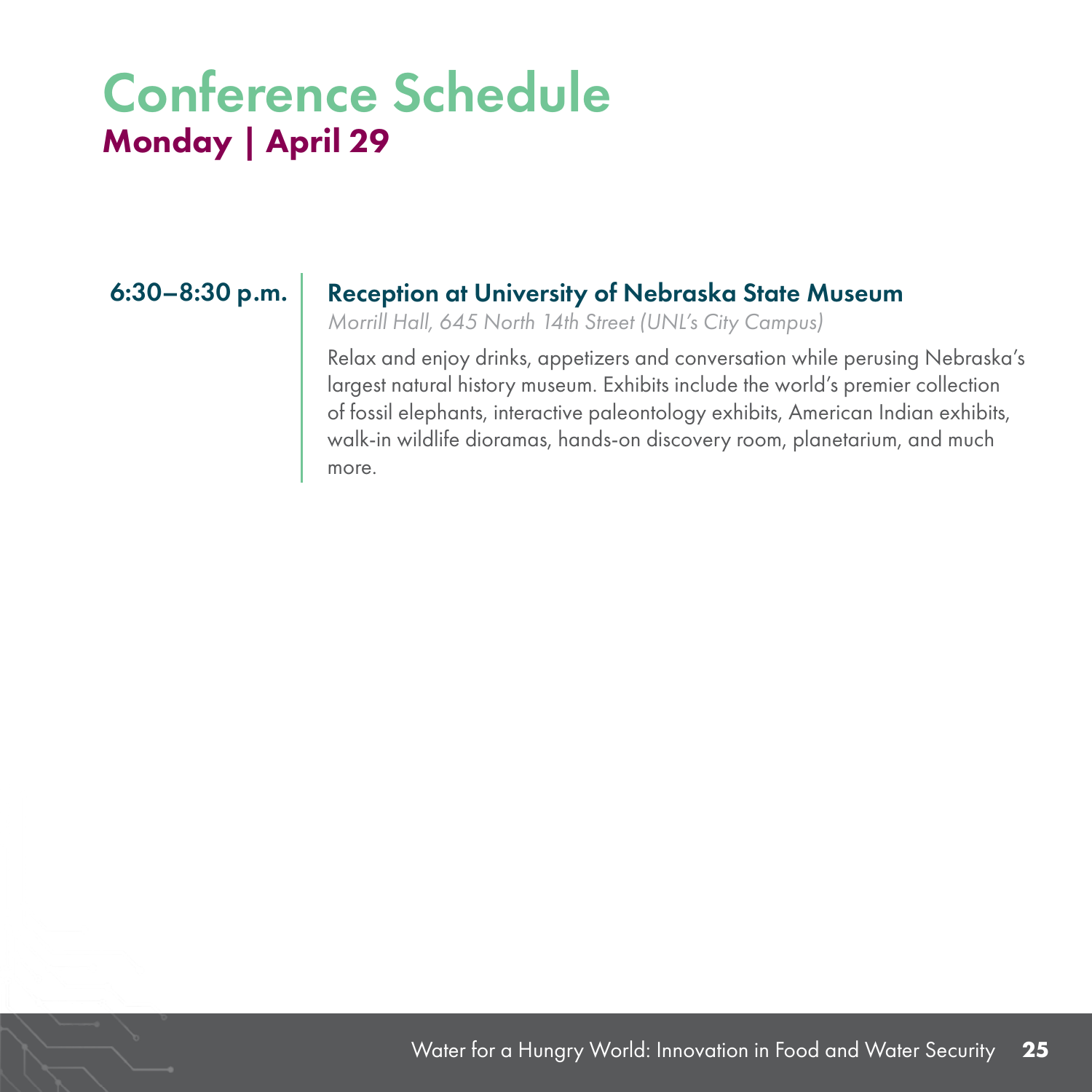## Nebraska Innovation Campus | Conference Center

*2021 Transformation Drive | Lincoln, Nebraska, USA*

| 7:30 a.m.<br>$-4 p.m.$ | <b>Registration</b><br>Registration Desk, First Floor<br>Please stop by the Water for Food Global Conference Registration Desk to pick<br>up your nametag and conference materials.                                   |
|------------------------|-----------------------------------------------------------------------------------------------------------------------------------------------------------------------------------------------------------------------|
| 7:30-8:30 a.m.         | <b>Breakfast</b><br><b>Banquet Hall</b><br>Coffee and breakfast will be available next to the Banquet Hall.                                                                                                           |
| 8:30-8:45 a.m.         | Welcome<br>Auditorium<br>Ronnie Green, Chancellor, University of Nebraska-Lincoln<br>٠<br>Mike Boehm, Vice President and Vice Chancellor of Agriculture and<br>$\bullet$<br>Natural Resources, University of Nebraska |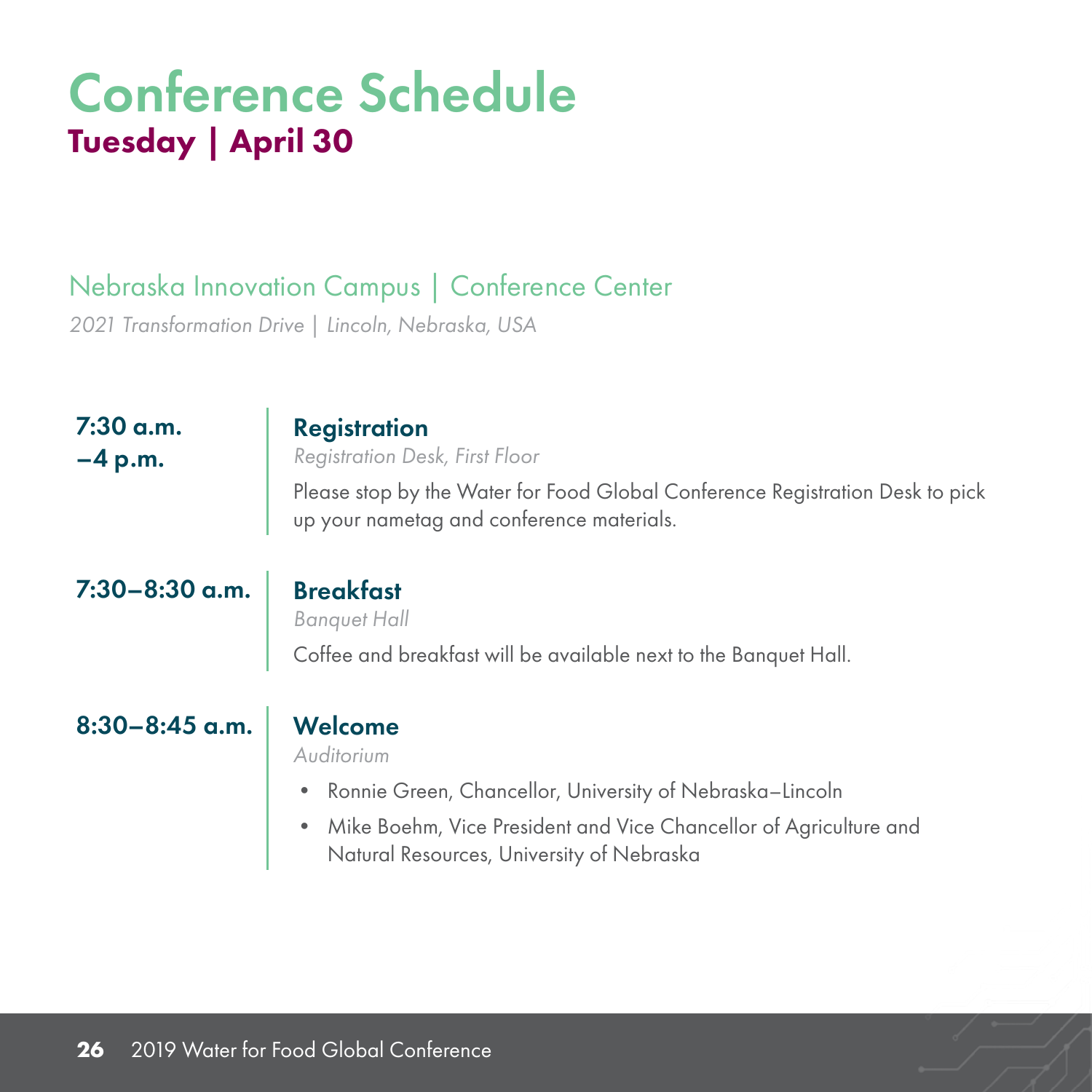### 8:50-9:30 a.m. | Plenary Session III

*Auditorium*

*"A Water Secure World for All: Sustaining Water Resources, Delivering Services, Building Resilience"*

• Jennifer Sara, Senior Director, Water Global Practice, World Bank Group

*"Water and Food Security in the State of Bahia, Brazil"*

• Leonardo Góes Silva, Secretary of Water Infrastructure and Sanitation, State of Bahia, Brazil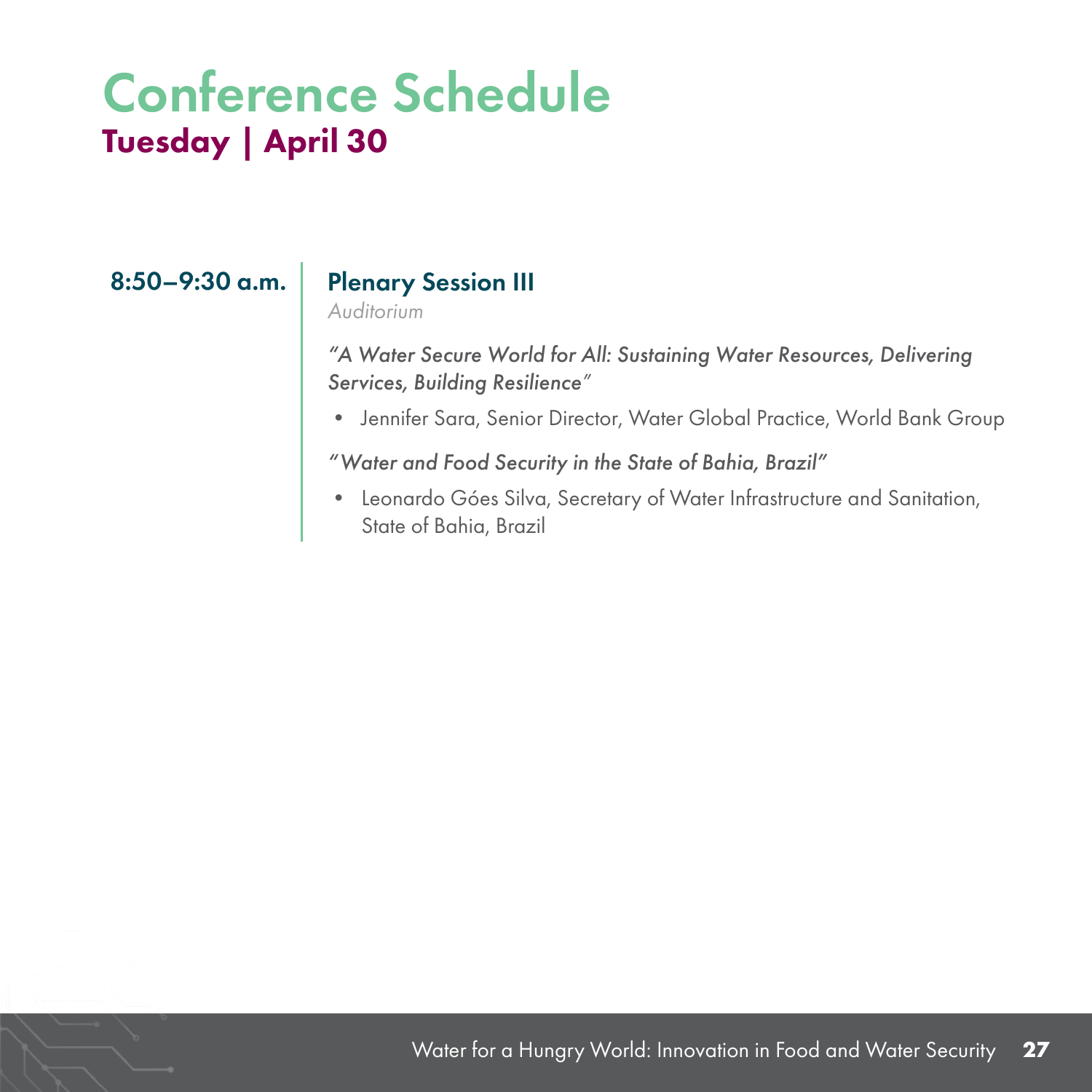### 9:30–10 a.m. Flash Talk Presentations

*Auditorium*

*"Technology and Resilience in Irrigated Row Crop Systems"* 

*• Hannah E. Birgé, Water & Agriculture Program Manager, The Nature Conservancy in Nebraska*

*"Nebraska Strong: Rebuilding after Historic Flood"*

*• Steve Nelson, President, Nebraska Farm Bureau*

*"Malawi – USA via The Netherlands: How My Career Path Changed My Perspective"*

*• Mavuto Banda, double masters degree graduate, University of Nebraska– Lincoln and IHE Delft Institute for Water Education (The Netherlands)*

### $10-10:30$  a.m. Break

Please stop by the exhibit hall on the main floor to visit with our sponsorship partners and exhibitors. Students will be showcasing their research posters on the second floor.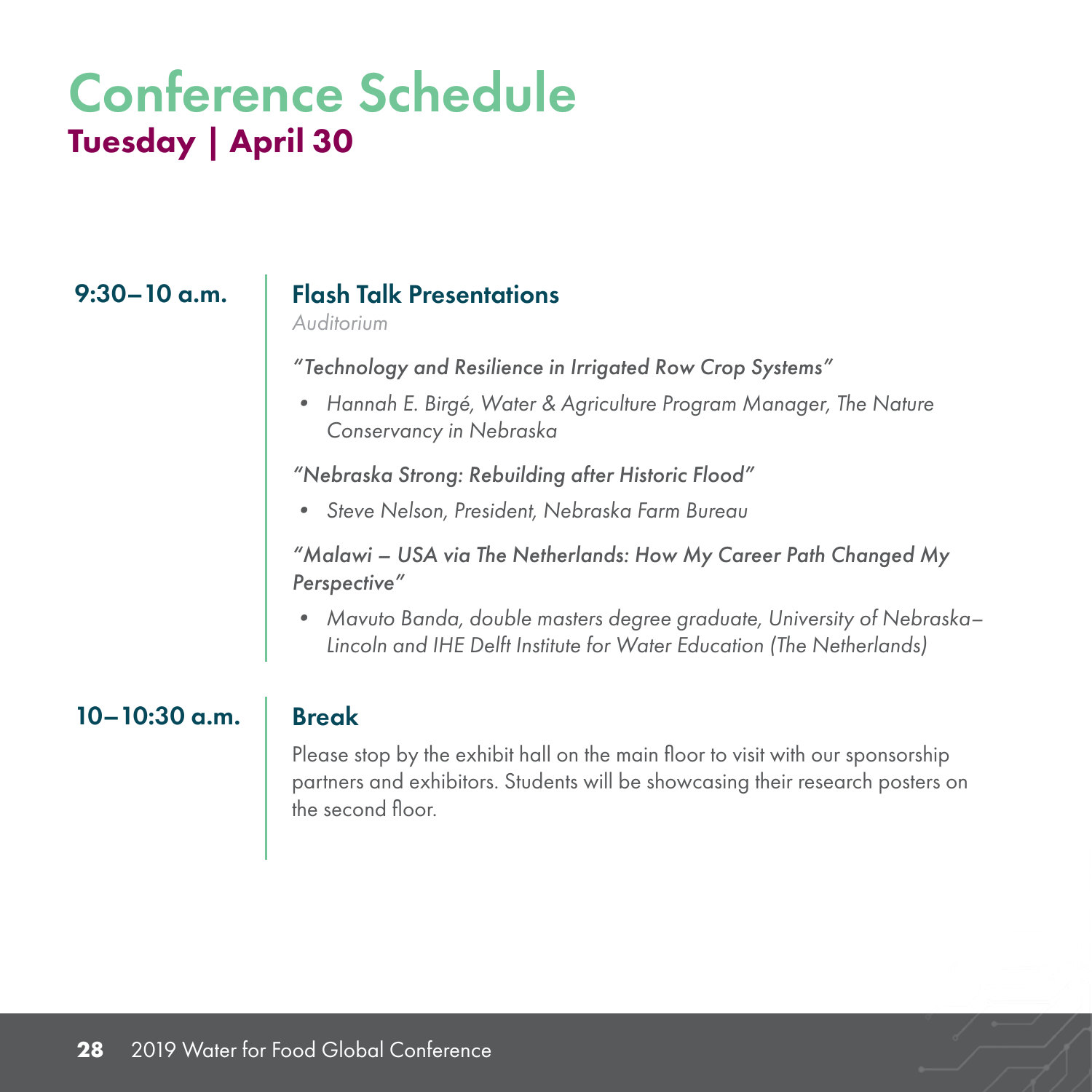$10:30$  a.m. – Noon

### CONCURRENT SESSIONS

### Policy Strategies for Agriculture Supply Chain Management *Rooms A1-3*

This session will include presentations and follow-up discussions on how business models can be developed to be more sustainable and responsive to dynamic global environment, with several case studies. First, influence of policies will be discussed with analytical business models on both supply and demand sides of supply chains, in the context of food marketing and pricing. Following, an industry application will be presented on firm strategies to work with farmers for water conservation in food and beverage production, while another example will present efficient irrigation system development for sustainable food production.

*Presenters:*

- S. Sajeesh, Assistant Professor, Marketing Department, College of Business, University of Nebraska–Lincoln
- Shivam Gupta, Assistant Professor, Supply Chain Management and Analytics Department, College of Business, University of Nebraska–Lincoln
- Marco Ugarte, Sustainability Consultant, Antea Group
- J. Kalu Osiri, Director of International Business, College of Business, University of Nebraska– Lincoln
	- Kelechi Chibuikem, Graduate student Community and Regional Planning, University of Nebraska–Lincoln
	- Azariah Lawal, Graduate student, School of Natural Resources, University of Nebraska–Lincoln
	- Jacob Monti, Mechanical Engineering, University of Nebraska–Lincoln (Alum)
	- Theo Udeigwe, Director of Research, Institute for the Advancement of Developing Economies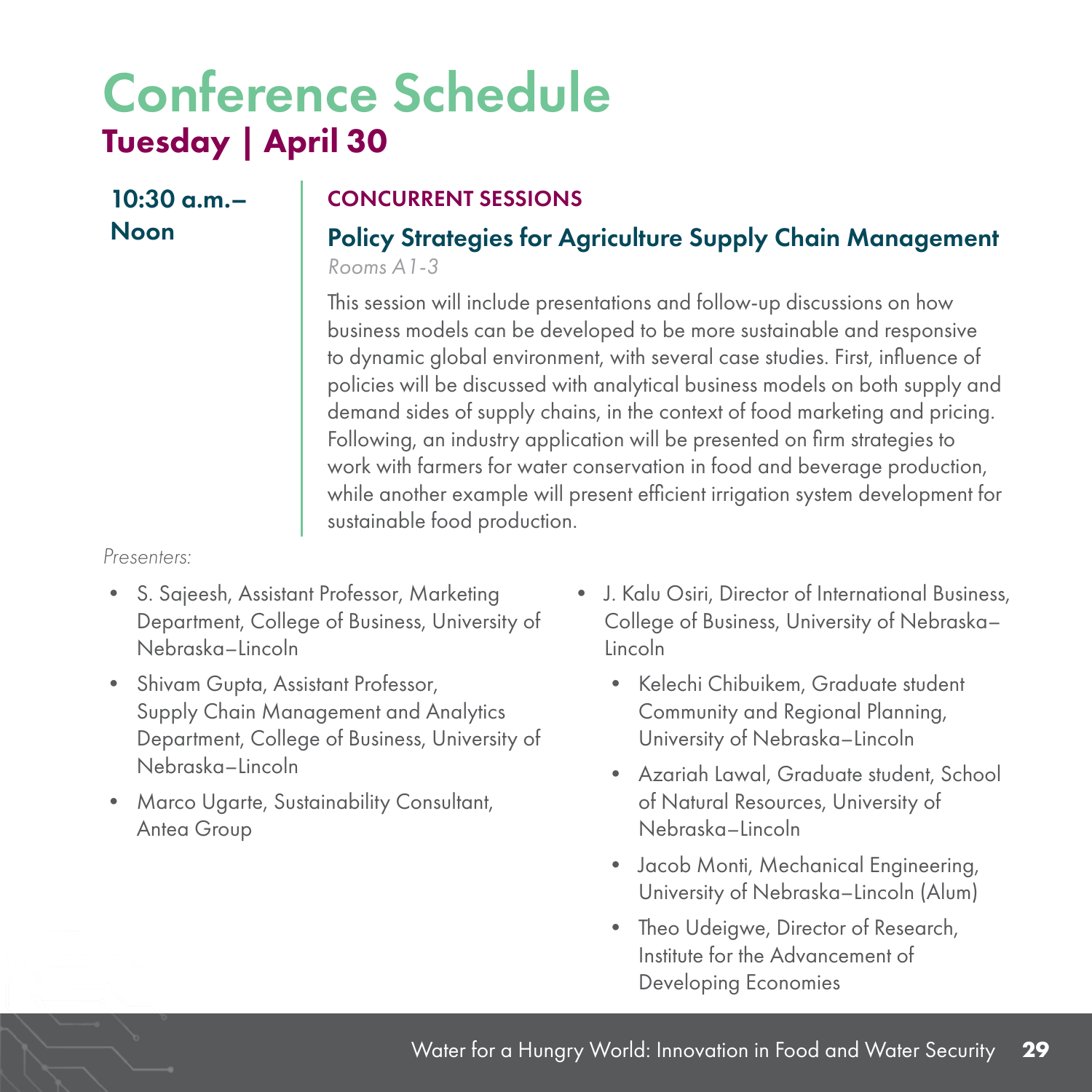## $10:30$  a.m. $-$ Noon

#### CONCURRENT SESSIONS (continued)

### Water Footprint: How Light are We Treading?

*Auditorium*

Water is key to food security, energy production, and sustain human health and ecosystem services. Climate and land use change together with growing populations and dietary changes are straining the globe's freshwater resources. Successful water resources management requires complete understanding of the hydrologic system, current level of water productivity, and water productivity gaps. This improved knowledge can be used to support producers in managing water, as well as decision-makers in developing scientifically sound, economically-efficient and socially acceptable policies. The session and panel will explore the use of local, regional, and global scale data, such as crop yield, applied irrigation water, soil water content, crop canopy parameters, as well as the use of crop modeling and remote sensing, for estimating spatial and temporal variation of crop water productivity.

*Moderator:* Christopher Neale, Director of Research, Daugherty Water for Food Global Institute

*Speakers:*

- Mesfin Mekonnen, Post-doctoral Research Associate, Daugherty Water for Food Global Institute
- Galen Erickson, Animal Science Professor, University of Nebraska–Lincoln
- Pasquale Steduto, Regional Strategic Program Coordinator, Food and Agriculture Organization of the United Nations
- Landon Marston, Assistant Professor, Kansas State University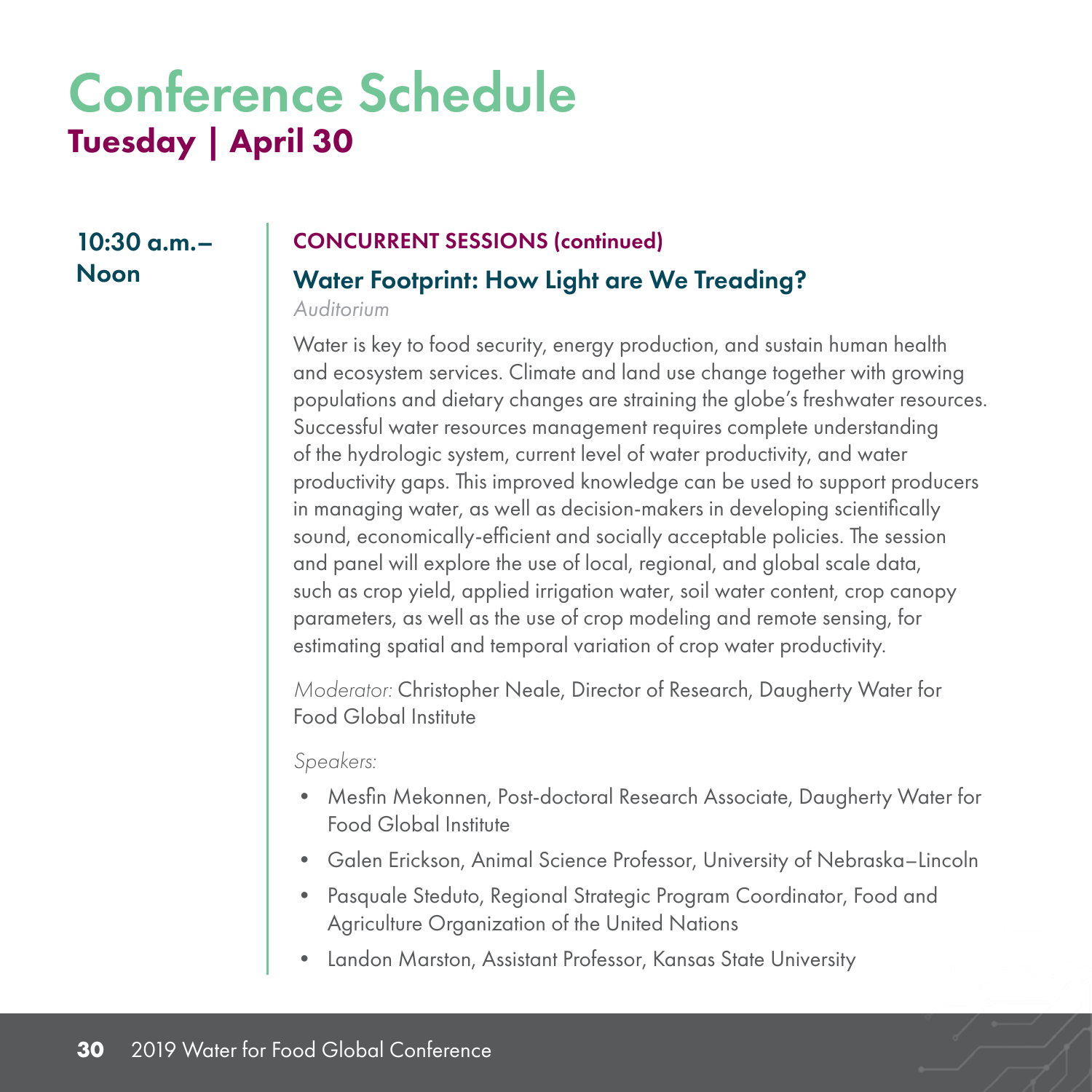$10:30$  a.m. $-$ Noon

#### CONCURRENT SESSIONS (continued)

#### Drought Early Warning and Risk Management: Provision of Tools and Services for Informed Decision and Policy Making *Rooms B1-3*

Drought is a globally wicked issue. Much progress has been made over the past decade in helping transform science into useful and useable information. The question is, now what? How do we provide services that better inform decision and policy-makers? In this panel, researchers will share case studies of drought monitoring and mitigation projects, tools, information and services being provided in in arid regions around the world such as the Middle East/ North Africa (MENA), Brazil, and India, and the United States.

*Moderator:* Mike Hayes, Professor, School of Natural Resources, University of Nebraska–Lincoln

*Panelists:*

- Mark Svoboda, Director, Associate Research Professor, National Drought Mitigation Center, University of Nebraska–Lincoln
- Eduardo Martins, President, FUNCEME, Brazil
- Rachael McDonnell, Principal Researcher, International Water Management Institute
- Ravinder Kaur, Principal Scientist, Indian Agricultural Research Institute, India
- Jesse Bell, Claire M. Hubbard Professor of Health and Environment, University of Nebraska Medical Center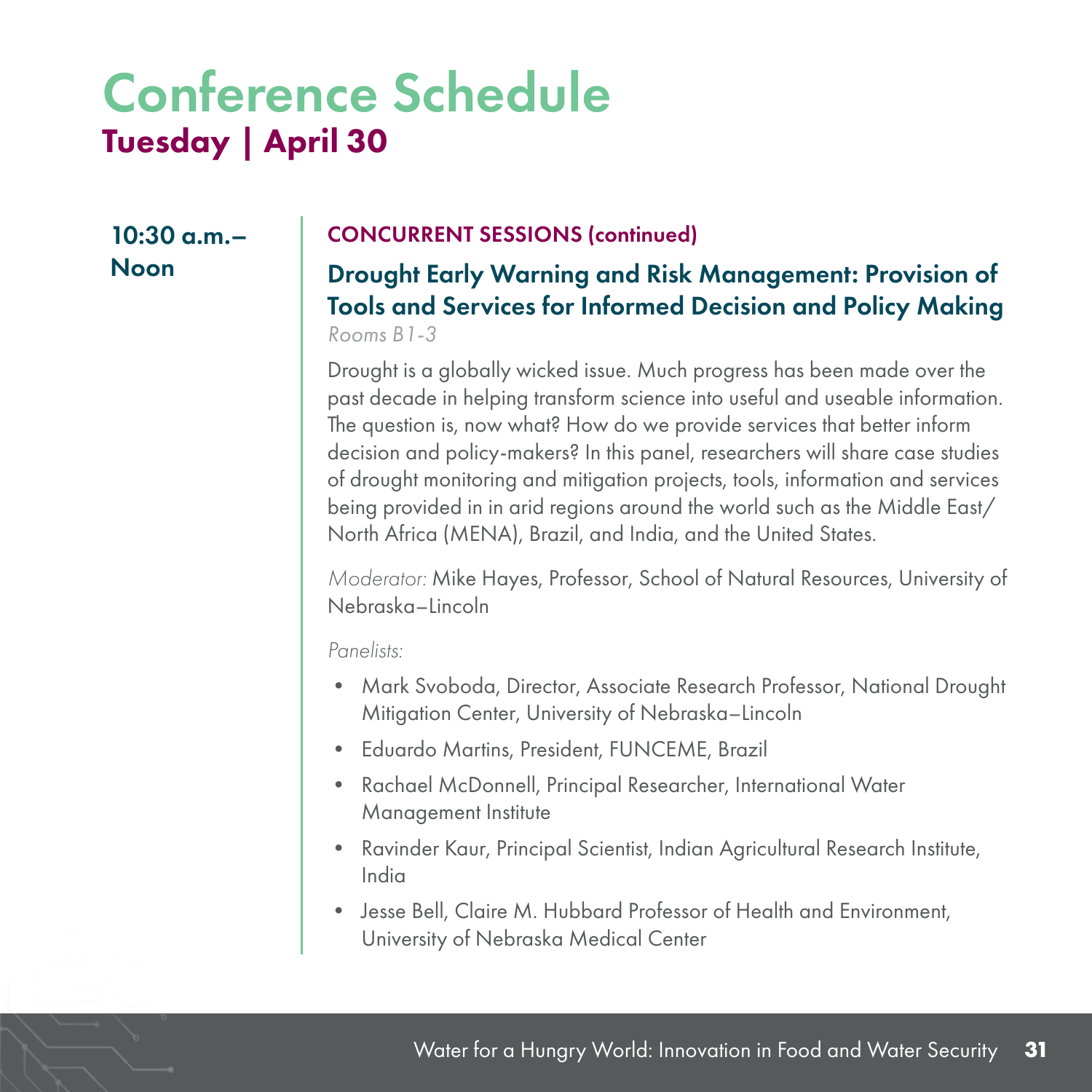### Noon– 1:30 p.m.

### Lunch and Award Presentation

*Banquet Hall*

Join us for lunch in the conference center banquet hall. Poster competition awards will be presented during this time. Visit our sponsors and exhibitor booths as time allows on the main floor.

*Competition Organizer:*

• Lacey Bodnar, Research Project Manager, Daugherty Water for Food Global Institute

*Awards presented by:*

• Peter G. McCornick, Executive Director, Daugherty Water for Food Global **Institute**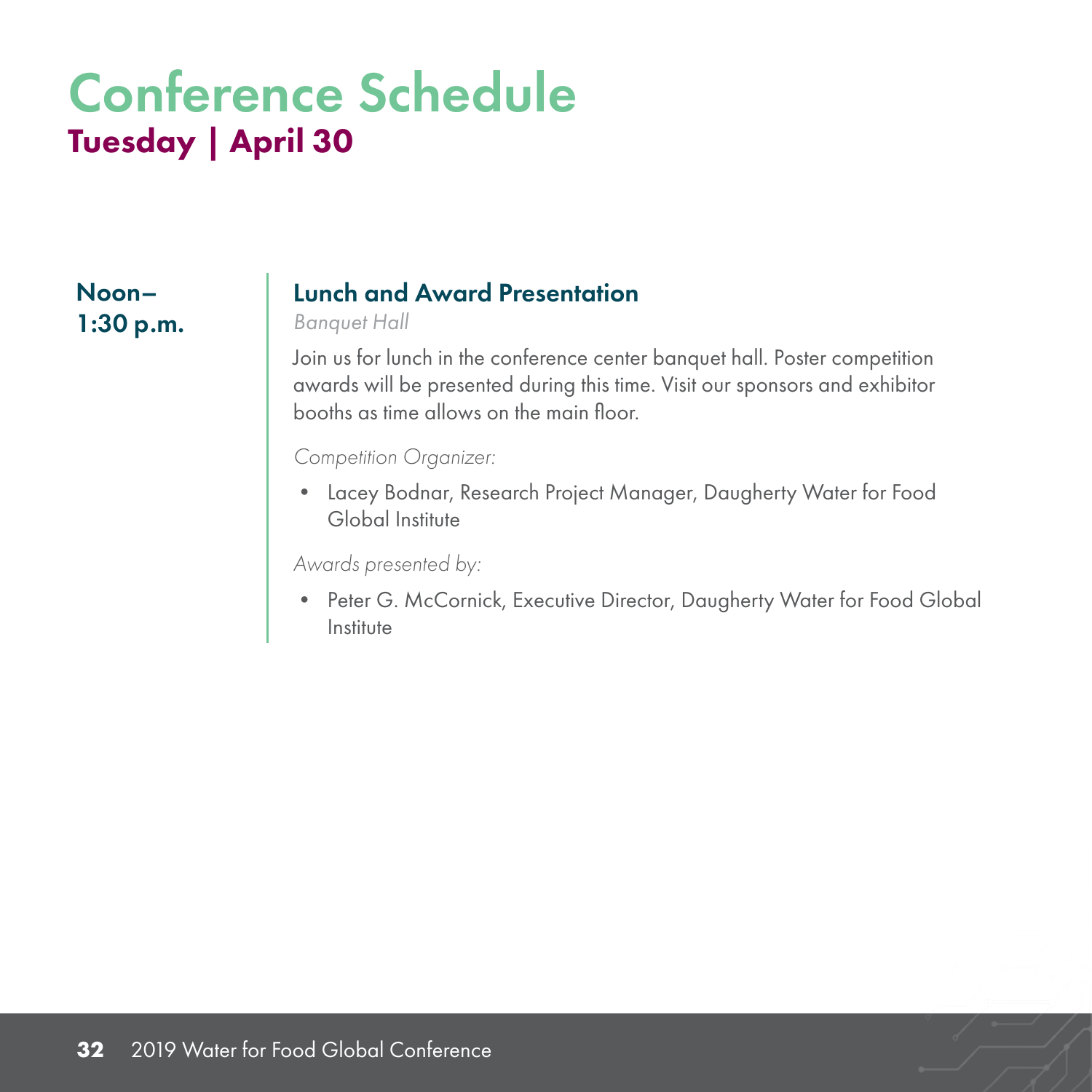### 1:30–3 p.m. CONCURRENT SESSIONS

### Business Models for Smallholder Irrigation

*Rooms A1-3*

Increasing smallholder access to irrigation is a key policy goal throughout sub-Saharan Africa. Although a large body of previous work has focused on the potential benefits of irrigation provision to smallholders, much less work has been done on how to develop, finance, and scale viable irrigation business models. This world café session will showcase a variety of business models for irrigation service provision that are currently being tested in Rwanda. Speakers include entrepreneurs, agronomists, irrigation engineers and others involved with scaling smallholder irrigation on the ground. Session includes DWFI updates on recent research of innovative irrigation business models in Rwanda.

#### *Presenters:*

- William Shyaka Bakunda *Bakunda is a Rwandan entreprenuer and farmer. He returned to Rwanda from Switzerland and begin several businesses, including a Kigali boutique hotel and a modern, irrigated farm.*
- Samuel Dotun & Charles Kwarteng (Volta Irrigation)

*Volta Irrigation is an agritech start-up improving the lives of smallholder farmers in Rwanda. Volta was created by Rwandan college students.*

• Grace Mukarasagara

*Mukarasagara was an irrigation engineer for a large center pivot project in Kagitumba, now currently funded by the Rwandan Agricultural Board (RAB). Mukarasagara is now a contract consultant with DWFI.*

• Fabien Ngoga (EUCORD)

*The European Cooperative for Rural development (EUCORD) is a Dutch NGO implementing the CREATE project funded by Heineken and The Netherlands Ministry of Foreign Affairs.*

• Petra Schmitter

*Schmitter is Senior Researcher at the International Water Management Institute and leads the Research Group on Agricultural Water Management.*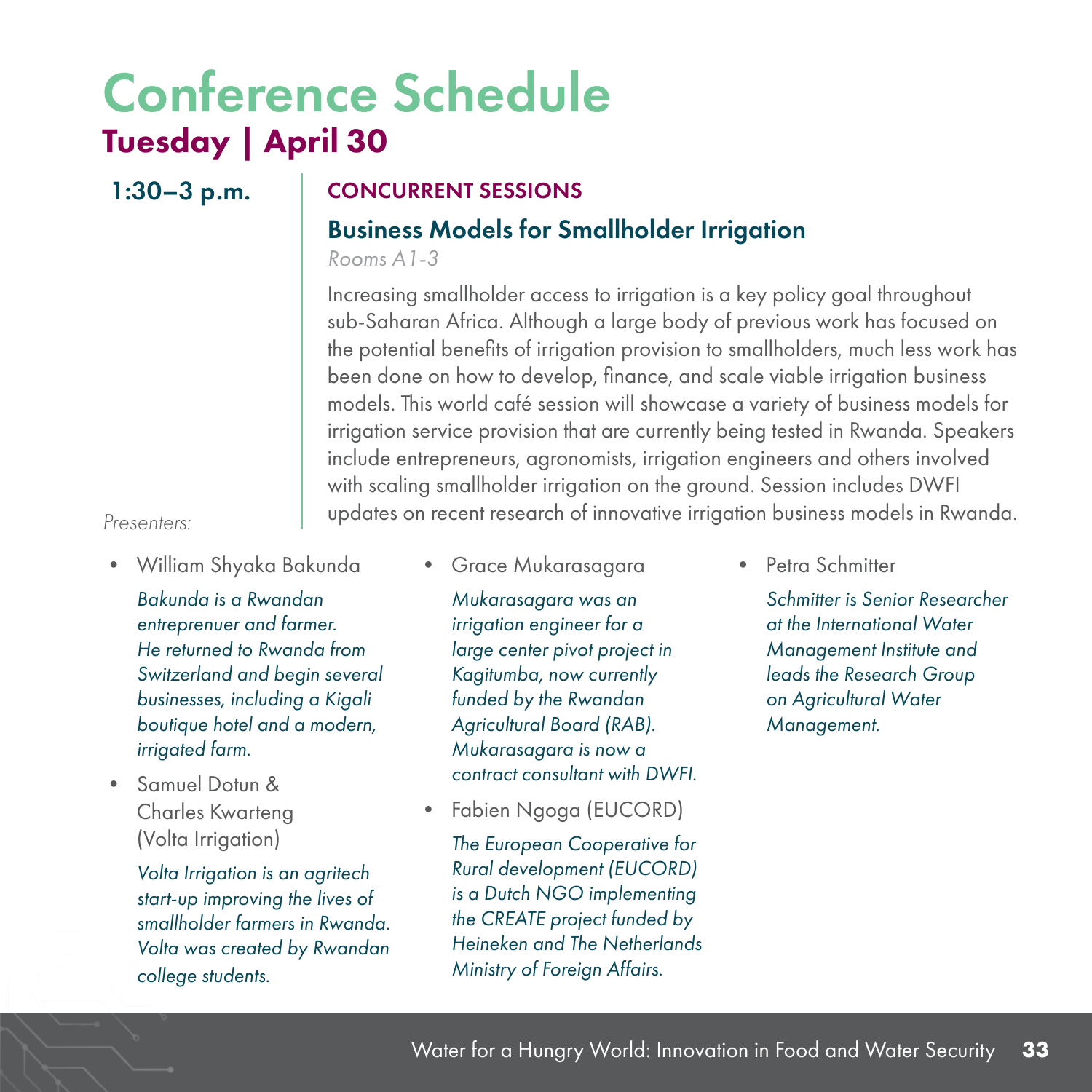#### 1:30–3 p.m. CONCURRENT SESSIONS (continued)

### Keeping it Fresh: Protecting Fresh Water Quality and Mitigating Pollution

*Auditorium*

This session features three case studies of regions where agriculture has, or has the potential to have, significant impact on water quality. Richard Ferguson will speak about his recent work in setting up the Rwanda Institute for Conservation Agriculture, which will teach and eventually research and extend conservation agriculture principles that impact water quality, including soil erosion and loss of productivity. Brian Krienke and Matthew Helmers will speak about their work in Nebraska and Iowa respectively, sharing recent advances in nitrogen management that rely on both technology and policy.

*Moderator:* Chittaranjan Ray, Director, Nebraska Water Center

*Panelists:*

- Richard B. Ferguson, Vice Chancellor, Rwanda Institute for Conservation **Agriculture**
- Matthew Helmers, Director, Iowa Nutrient Research Center, Iowa State University
- Brian Krienke, Assistant Extension Educator, University of Nebraska–Lincoln
- Martha Kauffman, Managing Director, Northern Great Plains, World Wildlife Fund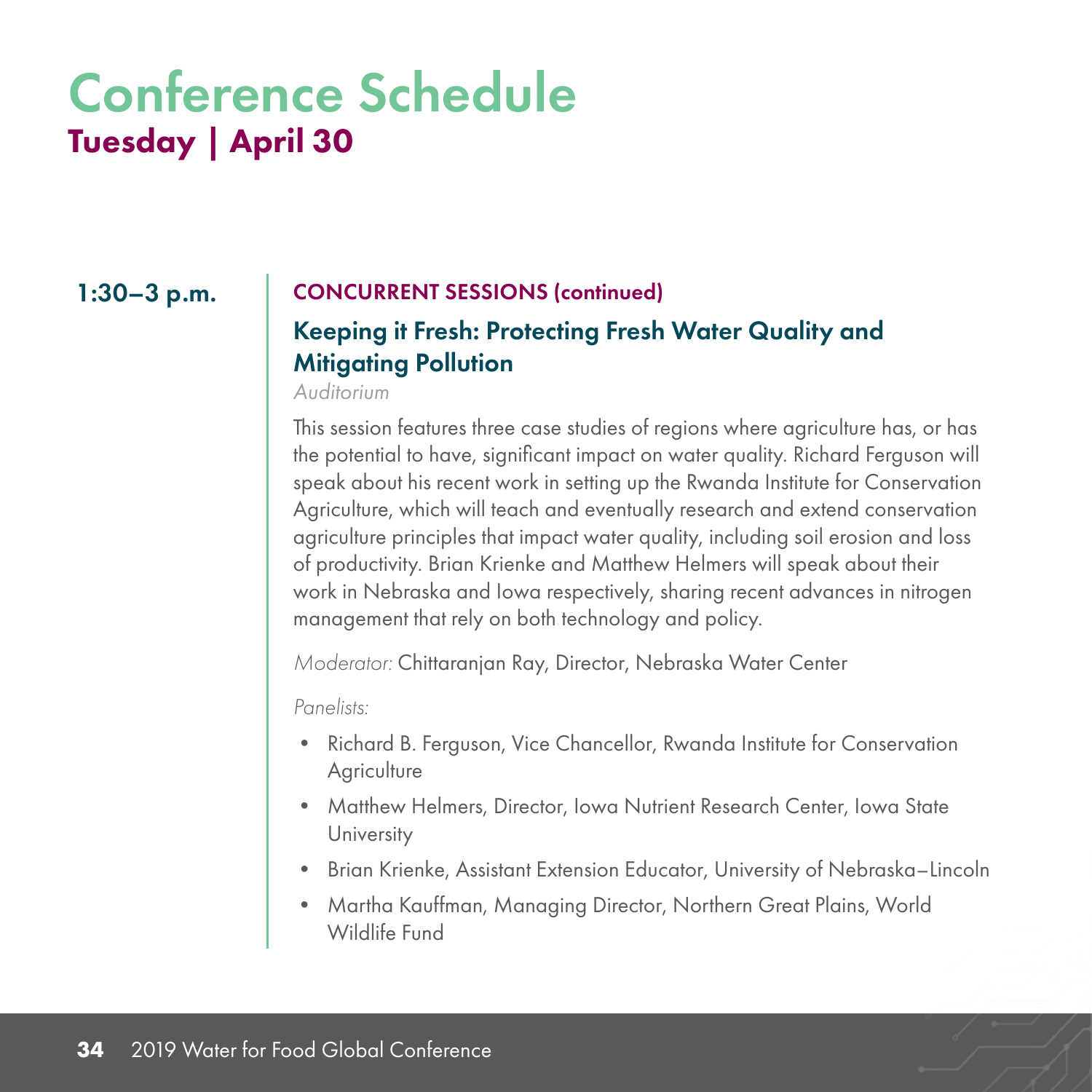### 3–3:30 p.m. Break & Sponsor Presentations

Please visit our valued sponsors to learn more about the innovative technologies and best practices they are using to advance water and food security.

### $3:30-4:45$  p.m. View from the Field

*Auditorium*

Farmers and those who work directly with farmers from Nebraska, Rwanda, and Brazil provide their perspectives on using technology and innovative practices to improve resilience and sustainability.

*Moderator:* Letitia Obeng, International Advisory Panel member, Daugherty Water for Food Global Institute

*Panelists:*

- William Shyaka Bukunda, Entrepreneur and Farmer, Rwanda
- Dean Eisenhauer, Professor Emeritus, University of Nebraska–Lincoln; Farmer, Nebraska
- Grace Mukarusagara, Consultant, Daugherty Water for Food Global Institute, Rwanda
- Jerry Stahr, farmer, Nebraska
- Elisa Zancanaro Zanella, farmer, Brazil

4:45–5 p.m. Closing

*Auditorium*

• Peter G. McCornick, Executive Director, Daugherty Water for Food Global Institute